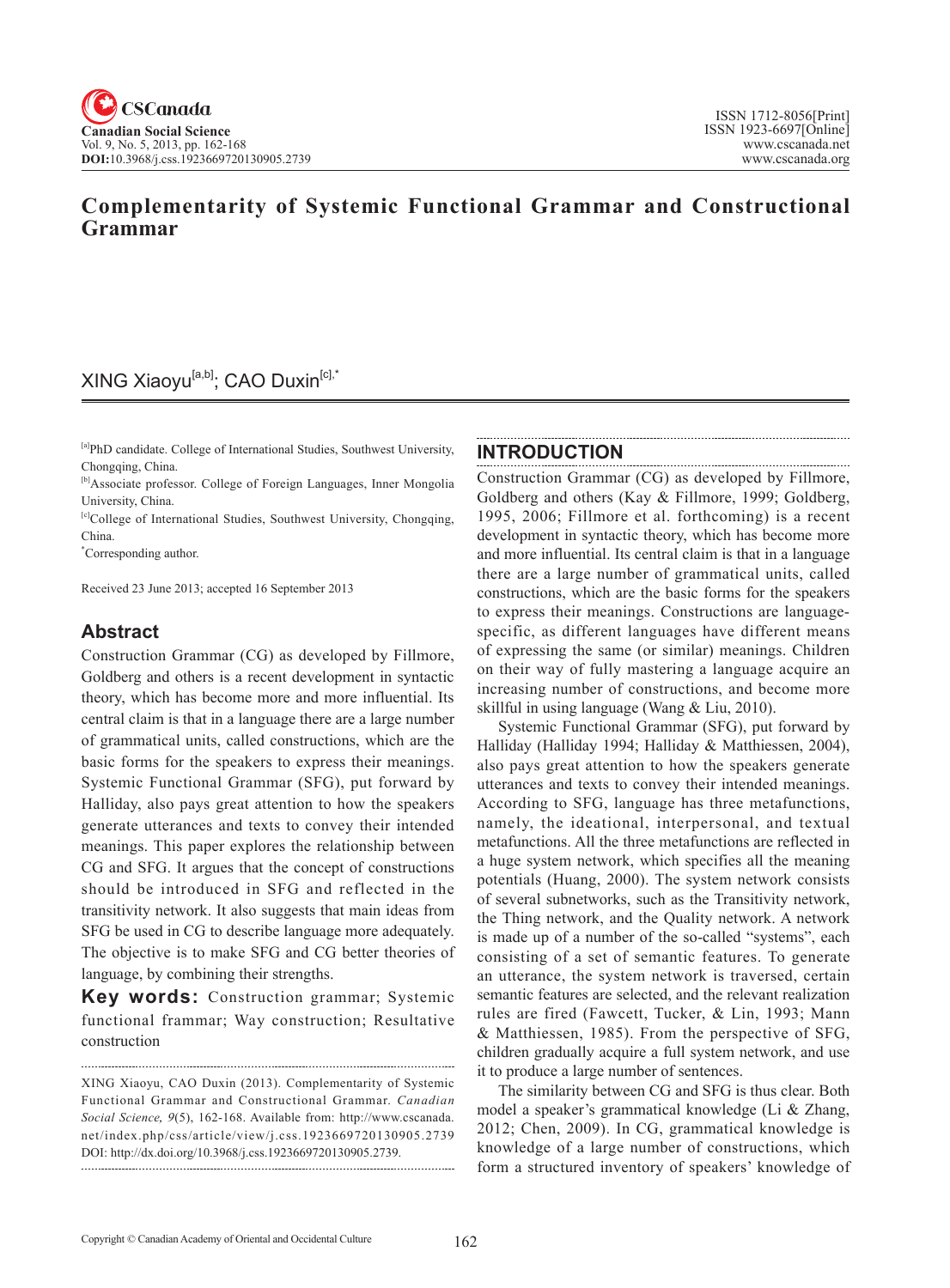the conventions of their language (Langacker, 1987, pp.63-66; Goldberg, 2006, p.18); and in SFG it is knowledge of a huge system network. But there are also many differences between the two theories. A major difference is in the process of sentence generation (Chai, 2007). According to CG, a speaker has a list of constructions at his disposal and he just selects one of them as the blueprint for making his utterance. For example, a speaker may need to select the so called Way construction, when needing to utter *John whistled his way home* or *He belched his way out of the restaurant.* But according to SFG, a speaker must traverse the system network, making various types of choices. In SFG, there is no explicit notion of constructions. And there is little research on how such sentences can be generated in the system network.

It is important to incorporate the idea of sentence constructions into SFG. There are two major reasons for doing so. One is this. It is a fact that there are various constructions in a language. For SFG to describe languages faithfully and adequately, it must not ignore this fact and must somehow account for it. The second reason may have to do with technicality. The constructions in a language are large in number. For example, in English, apart from the Way construction discussed above, there are other constructions such as the Resultative construction (e.g. *Mary wiped the table clean*), *the the X-er, the Y-er construction* (e.g. *The more you read it, the better you will understand it*), to name a few. It would be very difficult to incorporate all such constructions into the existing system network. The organization of the system network needs to be carefully rethought in order to account for such sentence constructions, which are facts of language.

This paper aims to combine the strengths of SFG and CG, especially by incorporating the idea of constructions from CG into SFG. Section 2 explicates the idea of constructions. Section 3 compares SFG and CG, pointing out their similarities in treating simple sentence constructions. Section 4 compares how SFG and CG deal with complex sentence constructions. Section 5 suggests a way of incorporating the idea of constructions into SFG. Section 6 concludes this paper and discusses some related issues.

## **1. CONSTRUCTIONS**

According to CG, constructions are "conventionalized parings of form and function" (Goldberg, 2006, p.3). Constructions vary in size and complexity, ranging from morphemes or words, through idioms, phrases, to sentences (Goldberg, 2006, p.5). In this paper we only concentrate on constructions at the sentence level. We distinguish between two types of sentence constructions: "simple constructions" and "complex constructions".

A simple sentence construction consists of at least a main verb V. It often also has a subject; it may also have an object, which may be a thing, a location, an attribute etc.. So, typical simple sentence constructions are of the form: S V, and S V O. And typical simple sentences are *John smiles, Peter kicked a ball, His house is in London*, *She is very pretty,* etc..

Simple constructions are closely related to the valency structure of the verbs (Gao & Shi, 2010). But there are also constructions which are not determined by the valency structures. For example, the verb *wipe* has the valency structure *X wipe Y*. But we can say *She wiped the table clean*, which is of the construction *X wipe Y ADJ*. Similarly, there are many other such complex constructions, such as the Way construction, the the X-er, the Y-er construction, and so on.

The paper will first compare the analyses of simple constructions in SFG and in CG, and then the treatments of simple constructions in the two theories.

# **2. SIMPLE CONSTRUCTIONS: SFG AND CG CONTRASTED**

### **2.1 The SFG Treatment**

In generating a simple sentence (e.g. *Peter kicked a ball*), the transitivity network is traversed first (Zhang & Lei, 2013). The result is a skeleton sentence, e.g.:



**Figure 1 A Sample Skeleton Sentence**

The subject S (e.g. *Peter*), which is the Actor of the kicking process, will be generated by traversing the thing network. So will be the object (e.g. *a ball*), which is the Goal of the kicking the process (Fawcett, Tucker, & Lin, 1993; Fawcett, 2000)

This skeleton sentence is a mixture of semantic structure and syntactic structure, which can be depicted in Table 1 below (Halliday, 1994; Halliday & Matthiessen, 2004):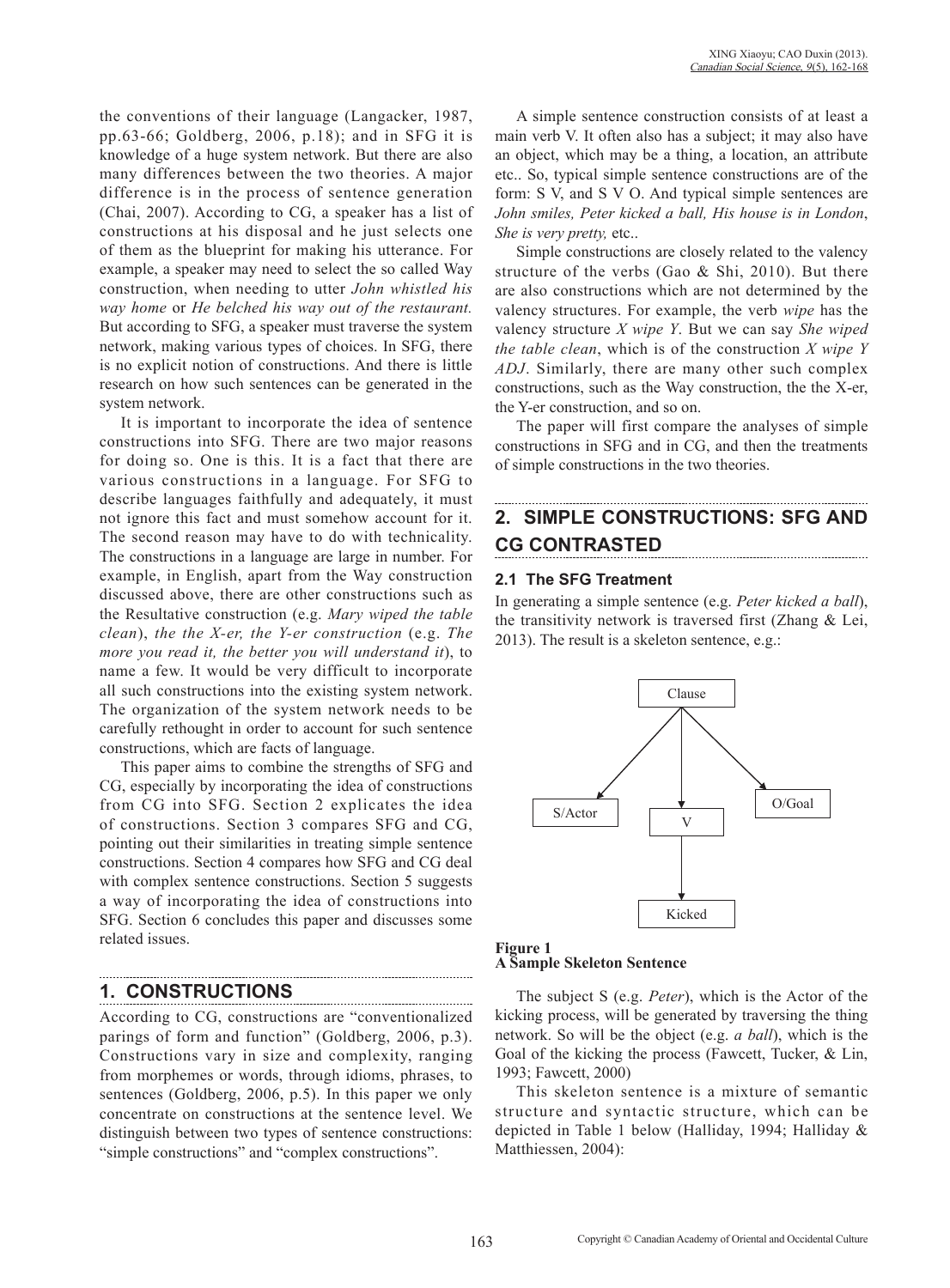#### **Table 1 SFG Analysis of** *Peter Kicked a Ball*

| <b>Sentence</b>     | Peter   | <b>Kicked</b> | A ball |
|---------------------|---------|---------------|--------|
| Semantic Structure  | Actor   | Process       | Goal   |
| Syntactic Structure | Subject | Main Verb     | Object |

### **2.2 The CG Treatment**

CG claims that the basic units of language are constructions. In order to generate a simple sentence, a simple construction is first selected, which has a corresponding semantics (Lu, 2013). For example, to generate *Peter kicked a ball,* the construction S V O is selected, which has the semantics <Agent Predicate Goal>. The relationship between the syntax and semantics of the sentence can be depicted as below (see Goldberg 1995, p.117):

| <b>Semantics</b> | <b>KICKING</b> | $\leq$ agent patient $\geq$ |     |
|------------------|----------------|-----------------------------|-----|
| Syntax           | V              | <b>SUBJ</b>                 | OBJ |

## **Figure 2**

**CG Analysis of** *Peter Kicked a Ball*

The construction S V O is not yet a concrete sentence. In order to produce *Peter kicked a ball,* S will need to be filled by *Peter*, V by *kicked,* and O by *a ball*. The production of *Peter, kicked,* and *a ball* will involve the selection of certain semantic features, such as [name for man], [hitting with foot], [singular, round object], respectively.

### **2.3 Comparison Between CG and SFG**

The above two subsections explicated the treatment of simple sentences in SFG and that in CG. We are now in a position to compare them. Take the sentence *Peter kicked a ball* for illustration.

Firstly, SFG and CG give the same semantic analysis, except with some terminological differences. SFG and CG agree that the sentence *Peter kicked a ball* describes a process (or a predicate), which involves two participant roles: an Actor (or Agent), and a Goal (Patient).

Secondly, SFG and CG provide the same syntactic analysis, except with some terminological differences. Both regard the sentence as consisting of a subject and an object.

Thirdly, SFG and CG provide the same linking relationship between the semantic structure and the syntactic structure. Both think that the subject plays the role Actor (or Agent), and object the role Goal (Patient).

Fourthly, both SFG and CG produce an incomplete sentence first, and then fills the empty slots with concrete words or phrases. In SFG, a skeleton sentence is first generated, which is a mixture of syntactic and semantic structure. In CG, a construction is first determined, which is the syntactic structure. A corresponding semantic structure is also provided, which may be used in the

generation of a complete sentence (e.g. for ruling out some semantically bad sentences).

On the whole, SFG's treatment of simple sentences is similar to CG's. But a notable difference is in the way of how an incomplete sentence is first produced. In SFG, the transitivity network needs to be traversed, and only at the end of the traversal is a skeleton sentence produced (Li, 2007). In CG*,* a construction is determined directly, in one go (Yan, 2006). This difference will be further discussed in Section 5 below.

# **3. COMPLEX CONSTRUCTIONS: SFG AND CG CONTRASTED**

In this section we first explicate how complex constructions are dealt with in SFG and in CG, and then we will compare the different treatments. For this purpose, we will focus on two complex constructions: the Resultative construction, and the Way construction.

### **3.1 The SFG Approach to the Resultative Construction and the Way Construction**

Let us see how complex constructions are dealt with in SFG, taking the Resultative and the Way constructions as examples. We explain the SFG treatment of the Resultative construction first. On the whole, there has not been much research in SFG on the Resultative construction. But Halliday and Matthiessen (2004) provide a fragmentary treatment of it (see below).

Consider the generation of the sentence *Mary wiped the table clean*. The part, *Mary wiped the table*, is generated in the same way as discussed in Section 3 above. The transitivity network is traversed, semantic features such as [material\_process], [transformative], [elaboration], [wiping], are selected. Wiping is seen as a type of "elaboration"; and other verbs of the group include *wash, play* and *cut*, etc.. The result of such a traversal is the generation of the following skeleton sentence:



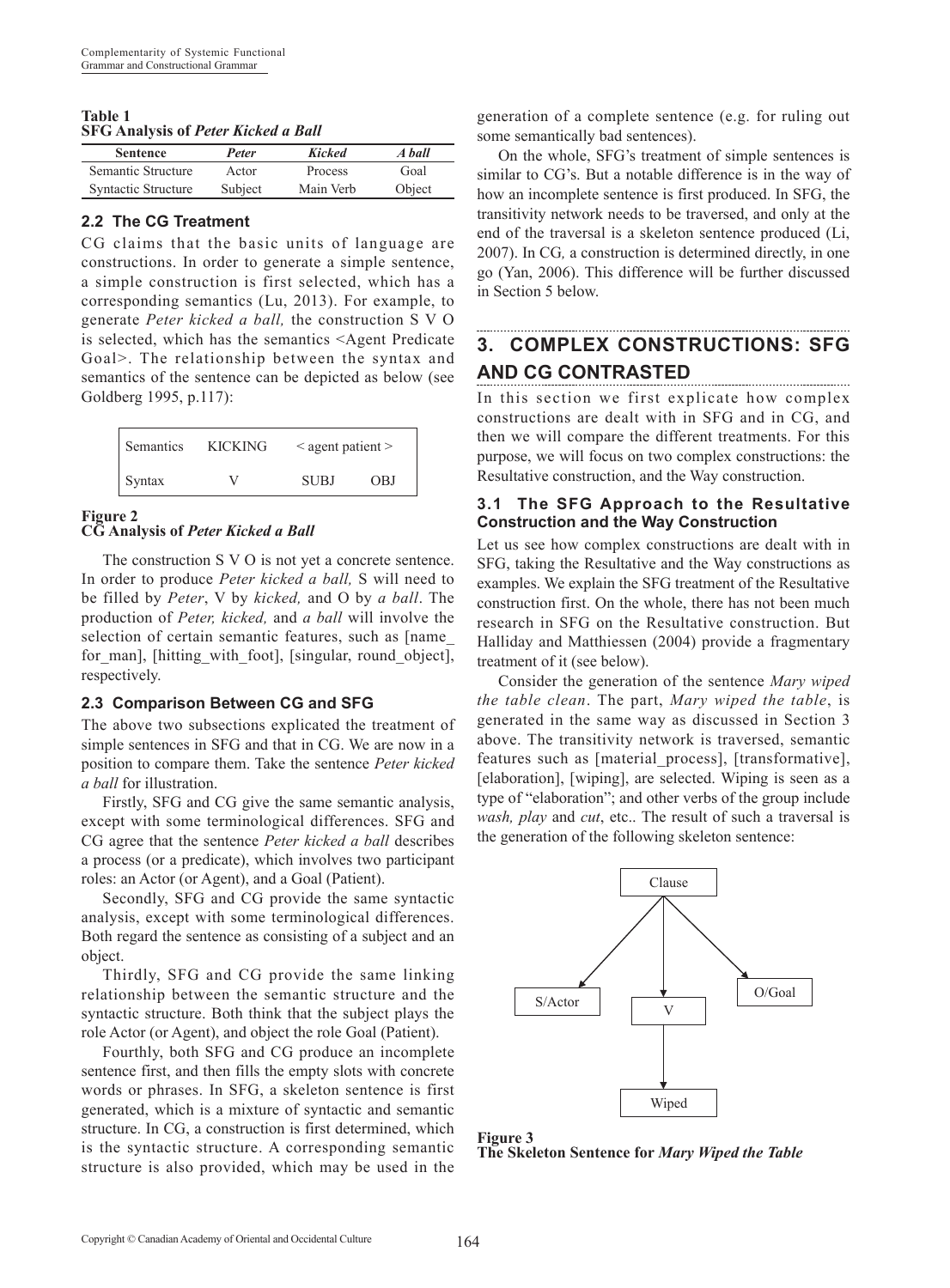By traversing the Thing network twice, the subject and the object, e.g. *Mary* and *the table*, will be generated; yielding the sentence *Mary wiped the table*.

But what about the *clean* part in the sentence *Mary wiped the table clean?* According to Halliday and Matthiessen (2004, p.183, p.189), when an elaboration verb is selected another subnetwork is immediately entered, which specifies the result of the process.



#### **Figure 4 The Elaboration Processes and the Result Subnetwork**

In Figure 4, by selecting features [transformative] and [elaborating], on the basis of the other choices made in the early part of the transitivity network, the following skeleton sentence will be generated (Figure 5 ).

The attribute will be generated by entering the Quality network. By selecting appropriate features, the word *clean* will be produced (Zhang, 2013). Thus, the full sentence *Mary wiped the table clean* will be obtained.



#### **Figure 5 The Skeleton Sentence for** *Mary Wiped the Table Clean*

If we put the generation process aside and only focus on the semantic and syntactic structures of the sentence, the following analysis will be obtained (Halliday & Matthiessen, 2004, p.177, p.180):

**Table 2 The Semantic and Syntax Structures of** *Mary Wiped the Table Clean*

| Mary  | Wiped   | The table                                            | Clean     |
|-------|---------|------------------------------------------------------|-----------|
| Actor | Process | Goal                                                 | Attribute |
|       |         | Nominal group Verb group Nominal group Quality group |           |

In the above we presented the treatment of the Resultative construction in SFG. Let us now consider the Way construction. Take the sentence *Bob pushed his* 

*way to the stage* as an example. There is virtually no research on how such a sentence should be dealt with in SFG. Normally, the pushing process involves a pusher (Actor) and a pushed (Goal). But here, *his way* is not something *Bob* really pushed. Rather, the sentence means that Bob moved to the stage by pushing (other people aside). The Goal, if needed to be made clear, should be the unexpressed *other people*.

We will discuss the SFG treatments of the Resultative and the Way constructions further in Section 4.3 below.

#### **3.2 The CG Approach to the Resultative and the Way Constructions**

Let us look at how the Resultative construction is dealt with in CG first. Take *Mary wiped the table clean* as an example. According to Goldberg (1995, pp.189), the semantic and the syntactic structures of this sentence are shown below:

| Semantics           | <b>MOVE</b> | $\leq$ agent | patient    | Result-goal>         |
|---------------------|-------------|--------------|------------|----------------------|
| R:instance<br>Means | PRED        |              |            |                      |
| Syntax              |             | <b>SUBJ</b>  | <b>OBJ</b> | OBL <sub>AP/PP</sub> |

## **CG Analysis of** *Mary Wiped the Table Clean*

The above example can be interpreted as Mary caused the table to become clean by wiping, with *clean* indicating the result.

Take *She cried her eyes dry* as another example. The CG analysis of the sentence is the same as that is shown in Figure 6. The sentence is associated with its constructional semantics "X CAUSES Y TO BECOME Z" independently of the verb *cry* which instantiates it. When *cry* fuses with the Resultative construction, the construction can add both a Result-Goal and a Patient argument, which the intransitive verb *cry* alone does not have. In this way, the acceptability of other sentences, such as *Sue talked her face blue*, can also be explained.

Now, let us consider the analysis of the Way construction in CG. The Way construction can be represented as follows (Goldberg, 1995, p.199):

### [SUBJi [V [POSSi way] OBL] ]

Here V is a nonstative verb, and OBL codes a directional meaning. Example sentences of this construction include: *John pushed his way to the stage*, *He belched his way out of the restaurant*, and so on.

According to Goldberg (1995), the Way construction has two interpretations: the "means interpretation" and the "manner interpretation". The sentence *John pushed his way to the stage* has the means interpretation: John moved to the stage by means of pushing. The sentence *He belched his way out of the restaurant* has the manner interpretation: the man moved out of the restaurant belching. The two constructional meanings are shown in the following two figures: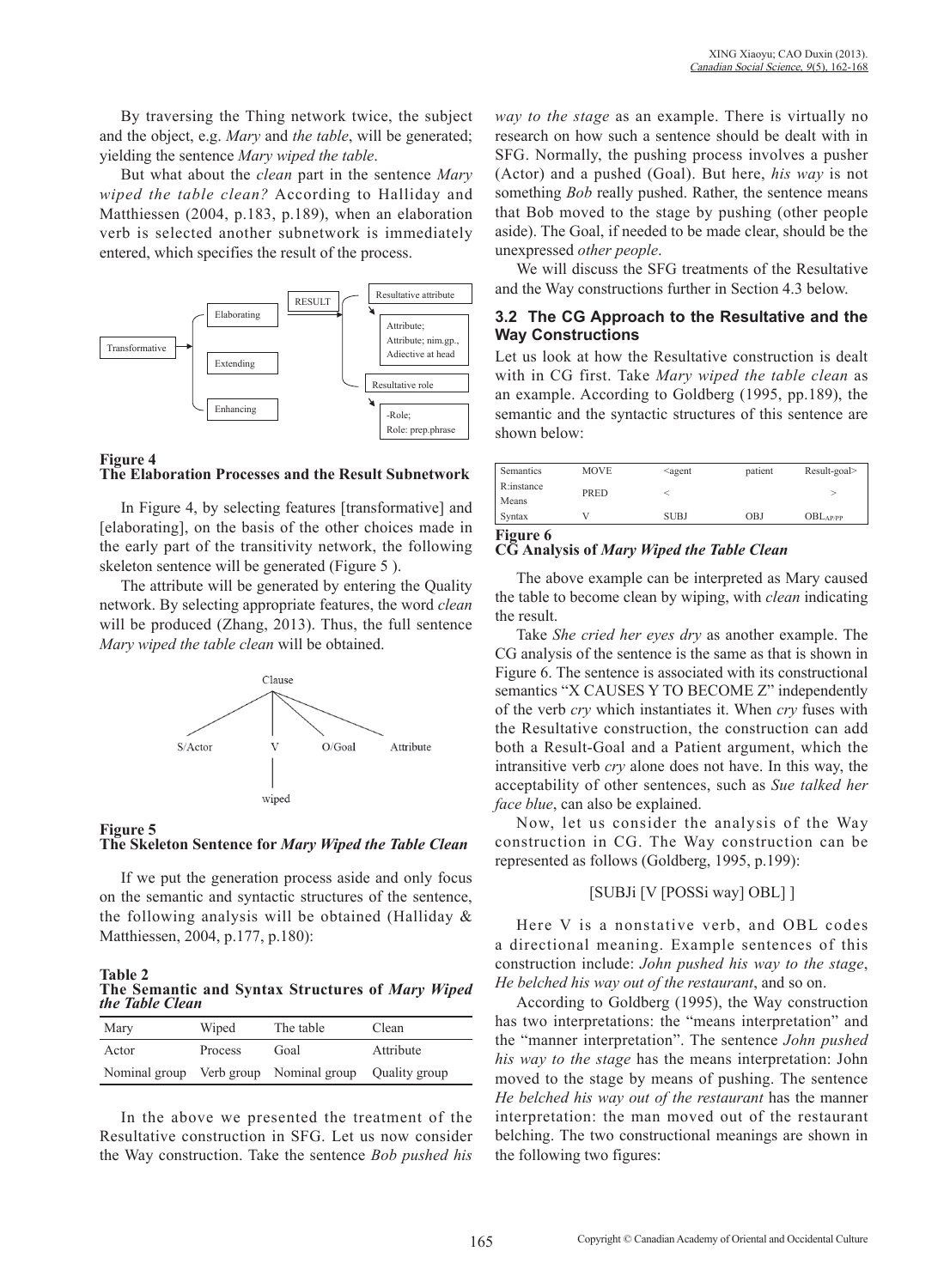| Semantics | CREATE-MOVE <creator-theme< th=""><th></th><th></th><th>Path&gt;</th></creator-theme<> |             |        | Path> |
|-----------|----------------------------------------------------------------------------------------|-------------|--------|-------|
|           | means<br>PUSH                                                                          | $<$ pusher  |        | ↘     |
| Syntax    |                                                                                        | <b>SUBJ</b> | OBJway | OBL   |

#### **Figure 7**

**Means Interpretation of the Way Construction**

| Semantics | <b>MOVE</b> | <theme< th=""><th></th><th>Path&gt;</th><th></th></theme<> |        | Path> |  |
|-----------|-------------|------------------------------------------------------------|--------|-------|--|
|           | manner      |                                                            |        |       |  |
|           | <b>PRED</b> |                                                            |        |       |  |
| Syntax    |             | <b>SUBJ</b>                                                | OBJway | OBL   |  |

#### **Manner Interpretation of the Way Construction**

When the speaker wants to express the meaning "create a way by means of doing something", or the meaning "going along a path in a certain manner", he can select the Way construction: [SUBJi [V [POSSi way] OBL] ], and then fills the empty slots with appropriate words or phrases.

#### **3.3 SFG and CG Compared: The Treatment of Complex Constructions**

Complex constructions are many in a language. Much of the CG literature is on complex constructions (e.g. Kay & Fillmore, 1999; Goldberg, 1995; Goldberg & Jackendoff, 2004; Boas, 2003). By contrast, there has been little research in SFG on complex constructions. Halliday and Matthiessen (2004) provide an account of the Resultative construction, but analyses of other complex constructions, e.g. the way construction, are hard to find in the SFG **literature** 

In terms of the amount of research outcome on complex constructions, CG is surely better than the SFG. But what about the treatment of complex constructions in SFG? Is it better or worse than that in CG? Let us consider this important question now.

In CG, constructions are taken as basic units of language. In order to produce a sentence, a relevant construction is first determined. It is assumed that a speaker of a language knows a large number of sentence constructions, simple or complex. In generating a sentence which is an instance of a complex construction, CG first produces the complex construction, presumably from the speaker's knowledge base of constructions. It then fills the relevant slots with more concrete words or phrases.

In SFG, at least in the work by Halliday and Matthiessen (2004), the Resultative construction is produced by traversing the Transitivity network. In order to generate the result part, e.g. the *clean* part in *Mary wiped the table clean*, a Result subnetwork is added to the Transitivity network (Figure 4). This treatment is able to generate the sentence *Mary wiped the table clean*, but is the treatment good enough? And is it applicable to other complex constructions?

Halliday and Matthiessen's (2004) treatment of the Resultative construction works fine for sentences like *Mary wiped the table clean*, and *Pat chopped the carrot into pieces*. But it seems to have difficulties in dealing with other, marked, resultative sentences, such as *She cried her eyes dry*, and *Sue talked her face blue*. Within the SFG framework, *cry* or *talk* indicates a behavioral process, which typically involves a Behaver and a Process only, such as *He grumbled, She smiled*, and so on (Halliday & Matthiessen, 2004, p.251). But such verbs can enter the Resultative construction. In order for such verbs to appear in the Resultative construction, the feature [behavioral] must also be linked to the Result subnetwork, in the same way as the feature [elaborating] is linked to it (Figure 4).

But potentially any verb is able to appear in the Resultative construction (by given a suitable context); resultative sentences containing some verbs (e.g. *Mary wiped the table clean*) may be more semantically acceptable than those containing other verbs (e.g. *Mary laughed the table clean*). But even *Mary laughed the table clean* may make perfect sense in a fiction. Thus, a better way of treating the resultative construction might be to link the Result subnetwork to the feature [transitivity], which appears at the beginning of the Transitivity network (Feng, 2012).

Similarly, many verbs can enter the Way construction. At the moment, SFG has not dealt with the Way construction. Maybe, there should be a kind of Way subnetwork, and the feature [transitivity] should be directly linked to it; the idea would be that after traversing the Way subnetwork, a Way Construction will be generated, and then the relevant slots will be filled later on.

Such thoughts lead to a solution to the treatment of complex constructions in SFG, which we will discuss in the next Section.

# **4. INCORPORATING THE IDEA OF CONSTRUCTIONS INTO SFG**

Let us now recall how constructions are dealt with in CG. In CG, it is assumed that the speaker knows a large number of sentence constructions, simple or complex, and that he selects one construction when wanting to produce a sentence. A construction is a sort of skeleton sentence, an incomplete sentence with some empty slots, which are filled later on with concrete words or expressions (Deng & Shi, 2007; Zhang, 2007). A difference between a simple construction and a complex construction is that in the former the verb is fixed, but in the latter the verb slot is still blank, needing to be filled later by a concrete word. For example, in the Way Construction:

## [SUBJi [V [POSSi way] OBL] ]

the verb V can be filled by *push, elbow, whistle, belch*, etc..

In SFG, a simple construction is also directly linked to a concrete verb. The skeleton sentence generated at the end of traversing the transitivity network contains a simple construction with a concrete verb in it (Figure 1).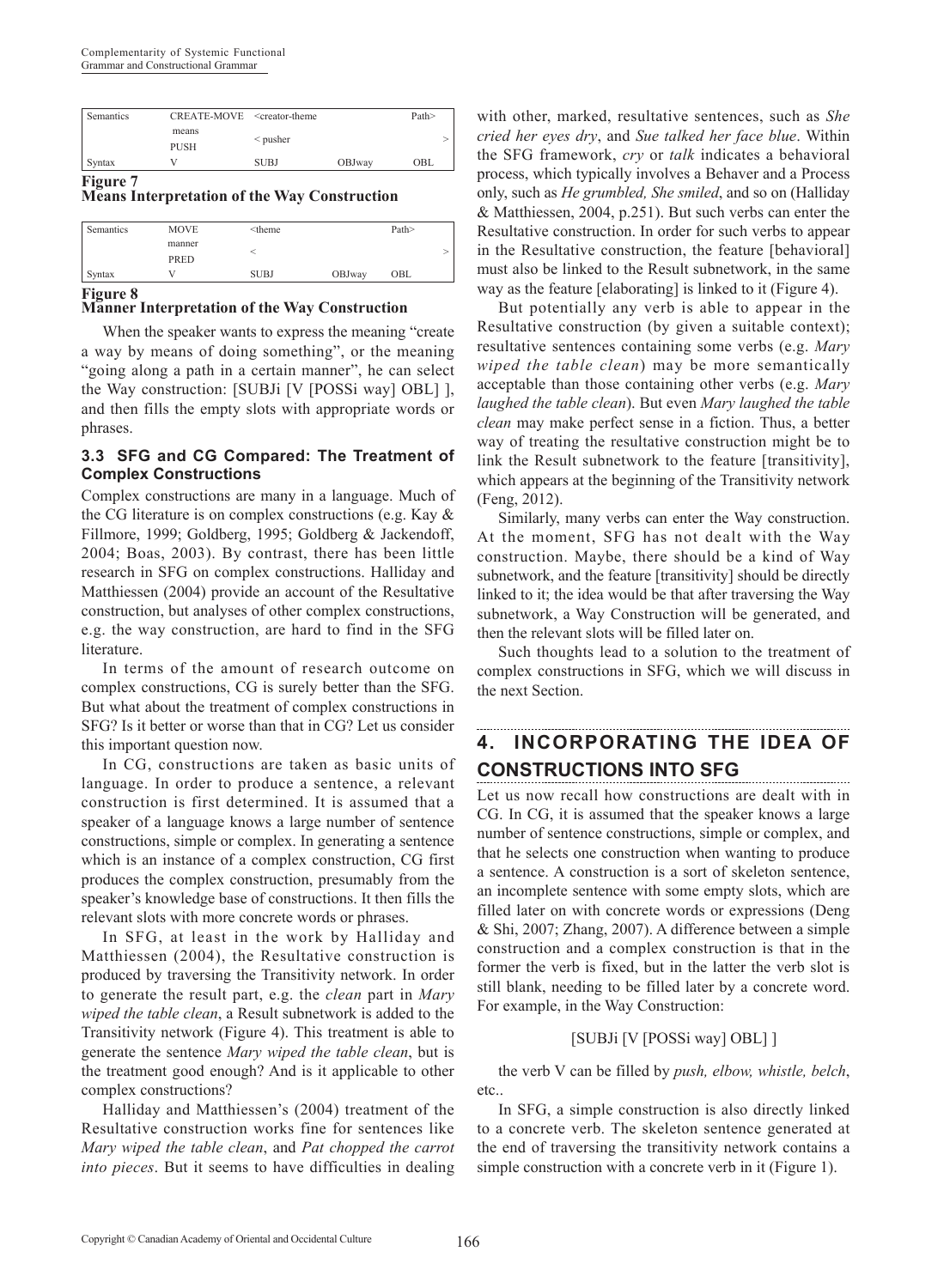As for complex constructions, by their nature, each complex construction allows a variety of verb to appear in it, e.g. *He belched / elbowed / joked / punched / pushed / shoved / whistled / his way out of the restaurant*. So, in SFG there should be a network, at a higher level than the Transitivity network; and a traversal in this higher level network should produce a complex construction, in which the verb and other parts are left blank. The verb can be filled by traversing the Transitivity network, and other parts can be produced by entering other relevant networks such as the Thing network, and the Quality network.

However, there are a number of problems needing to be discussed. Firstly, how this higher level network should be integrated into the existing system network. Here is a suggestion. Suppose that the entry condition of the huge system network (which includes the Transitivity network, the Mode network, the Tenor network, etc.) is [situation]. Now, we can have the following system:



#### **Figure 9 The Situation System**

If the speaker is to describe a simple situation, he can generate a simple construction first, by traversing the existing Transitivity network, and then fill in the slots by entering other, appropriate networks (as discussed in great detail in the SFG literature). If the speaker is to describe a complex situation, he can enter the Complex\_transitivity network—the higher-level network mentioned above—to generate a complex construction; he then needs to traverse the Transitivity network and other networks to produce the required verb and other parts of the sentence.

Secondly, there is a problem of how the Complex\_ transitivity network is to be related to the existing Transitivity network. Note that a traversal in the Complex transitivity network should produce a complex construction, in which the verb is still empty. The verb is to be filled by traversing the Transitivity network. But once a complex construction is produced, it sets certain constraints on the choice of the verb. For example, once the Way Construction is chosen, different verbs have different probabilities to appear in the construction; for example, contact verbs such as *push* will have a strong probability, whereas verbs such as *be* and *seem*, will have a very low probability (or even zero probability). We suggest that this can be done by Probability Resetting rules (Fawcett, Tucker, & Lin, 1993).

Thirdly, there is the problem of how to construct the Complex\_transitivity network. One solution is to put all the complex constructions in one big system, e.g.:



**A Huge System of Complex Constructions**

This solution is very much the same as that in CG, which assumes that the speaker has a large list of sentence constructions and that he selects one of them when wanting to utter a sentence. But it is not in the spirit of SFG, which emphasizes on the systemic aspect of language. A better way would be to organize all the complex constructions in a systemic way, put them into related groups, and form a network very much like the existing Transitivity network.

## **CONCLUSION**

In this paper we compared the treatment of simple and complex constructions in SFG with that in CG. The comparison showed that SFG and CG are very similar in dealing with simple constructions (Section 3). But it revealed that there has been little research on complex constructions, and that the existing treatment, e.g. by Halliday and Matthiessen (2004), is very impoverished (Section 4). We suggested a way of dealing with complex constructions in SFG, discussed some problems and offered our suggestions.

Constructions are facts of language. In order to achieve greater descriptive adequacy, SFG has to deal with complex constructions in a satisfying way. Our solution to the problem of handling complex constructions incorporates some important ideas from CG. We hope that this paper will generate strong interests in SFG, and will lead to extensive research on complex constructions in SFG.

Ideas from SFG are useful for CG too. CG concentrates on the ideational meaning, especially the experiential meaning, of language. But it neglects the interpersonal and textual meanings of language (Zhao & Wang, 2008). For example, it does not explain why a speaker chooses to use one construction, rather than another construction, if both express the same basic meaning. In order to make CG a better theory of language, it should widen its functional perspective.

Constructions are language-specific; they also reflect certain differences in culture, style, social status, etc.. So, SFG and CG can both contribute a great deal to the understanding of different contexts and descriptions of different languages. It is therefore important to combine the strengths of SFG and CG, to achieve better theories of language. The present paper is a result of such an attempt.